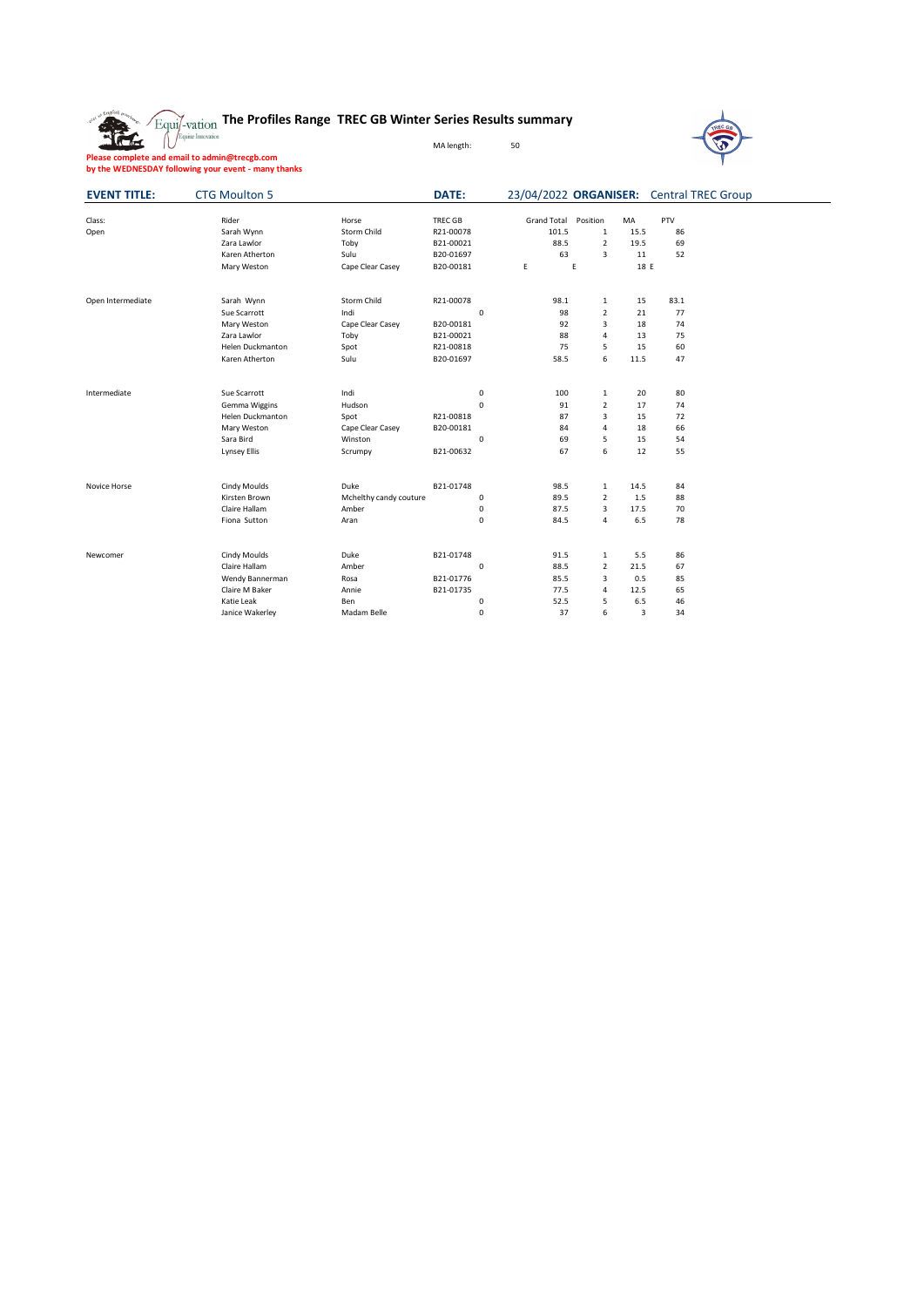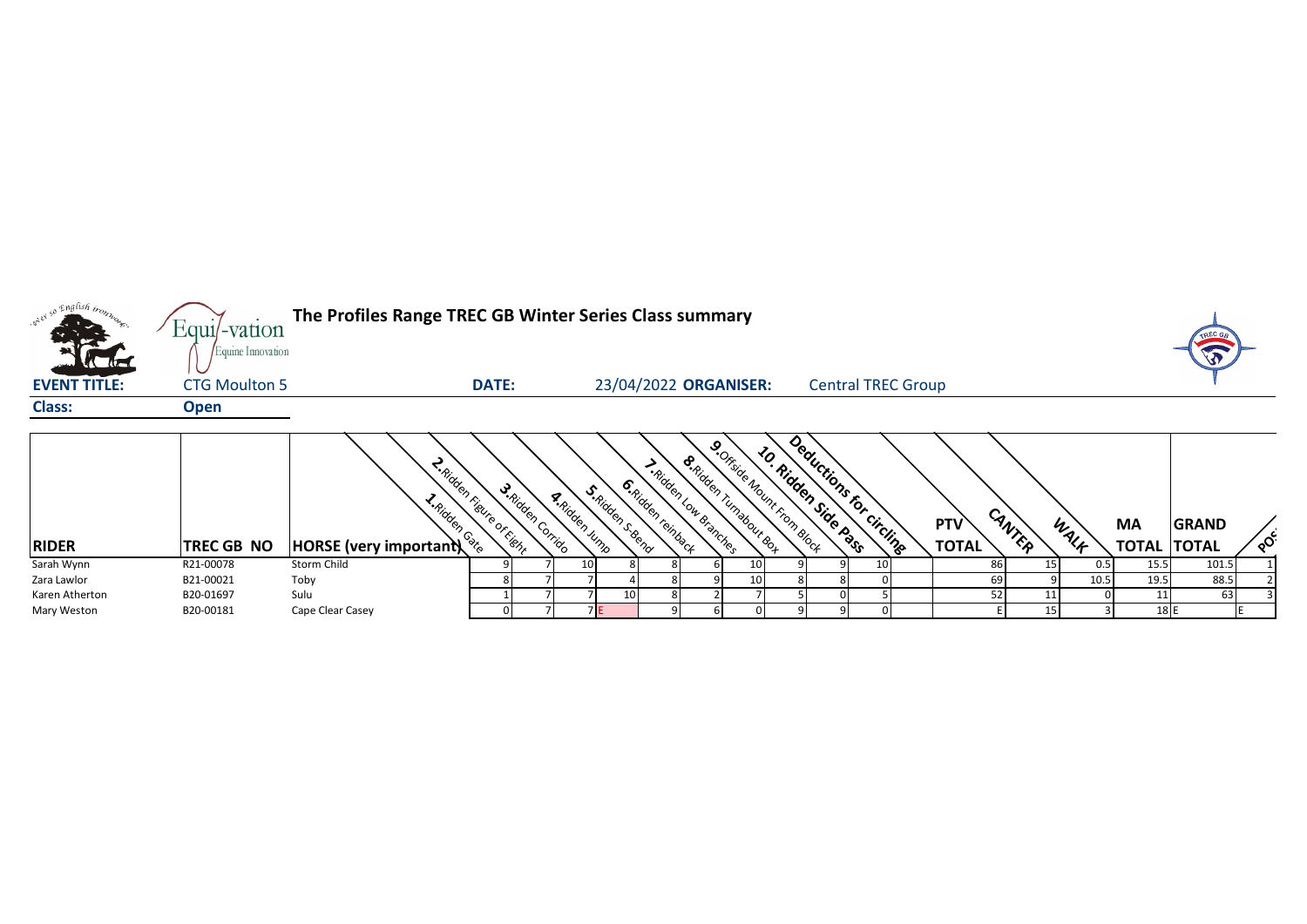| and so English trong | Equi/-vation<br>Equine Innovation | The Profiles Range TREC GB Winter Series Class summary                           |              |                       |                           |                 |                       |                                   |    |                   |                           |                           |                            |        |      |                                 | TREC G       |          |
|----------------------|-----------------------------------|----------------------------------------------------------------------------------|--------------|-----------------------|---------------------------|-----------------|-----------------------|-----------------------------------|----|-------------------|---------------------------|---------------------------|----------------------------|--------|------|---------------------------------|--------------|----------|
| <b>EVENT TITLE:</b>  | <b>CTG Moulton 5</b>              |                                                                                  | <b>DATE:</b> |                       |                           |                 | 23/04/2022 ORGANISER: |                                   |    |                   |                           | <b>Central TREC Group</b> |                            |        |      |                                 |              |          |
| <b>Class:</b>        | <b>Open Intermediate</b>          |                                                                                  |              |                       |                           |                 |                       |                                   |    |                   |                           |                           |                            |        |      |                                 |              |          |
| <b>RIDER</b>         | TREC GB NO                        | 2-Ridden Tumabour Box<br><b>Exercise COVER CONTROL</b><br>HORSE (very important) |              | 3. Ridden rieure or a | <b>A.</b> Ridden Corridor | S. Ridden Ditch | 6. Junp               | <b>P. Mount Office From Block</b> |    | 9. Riden Reinback | <b>JO.Ridden Strenges</b> | Deductions for circlings  | <b>PTV</b><br><b>TOTAL</b> | CANTER | WALF | <b>MA</b><br><b>TOTAL TOTAL</b> | <b>GRAND</b> | $\delta$ |
| Sarah Wynn           | R21-00078                         | Storm Child                                                                      | 10           |                       |                           | 10              | 10                    |                                   | 10 |                   |                           |                           | 83.1                       | 15     |      |                                 | 15 98.1      |          |
| Sue Scarrott         |                                   | 0 Indi                                                                           |              |                       |                           |                 | 10                    | 10                                | 10 |                   |                           |                           | 77                         |        |      | 21 98                           |              |          |
| Mary Weston          | B20-00181                         | Cape Clear Casey                                                                 | 10           | 10                    |                           | 10              | 10                    |                                   | 10 | 10                | 10                        |                           | 74                         | 15     |      | 18 92                           |              |          |
| Zara Lawlor          | B21-00021                         | Toby                                                                             |              |                       |                           | 10              |                       |                                   | 10 |                   | 10                        |                           | 75                         |        |      | 13 88                           |              |          |
| Helen Duckmanton     | R21-00818                         | Spot                                                                             |              |                       |                           | 10              |                       |                                   | 10 |                   |                           |                           | 60                         |        |      | 15 75                           |              |          |
| Karen Atherton       | B20-01697                         | Sulu                                                                             |              |                       |                           |                 |                       | 10                                |    |                   |                           |                           | 47                         |        | 5.5  | 11.5 58.5                       |              |          |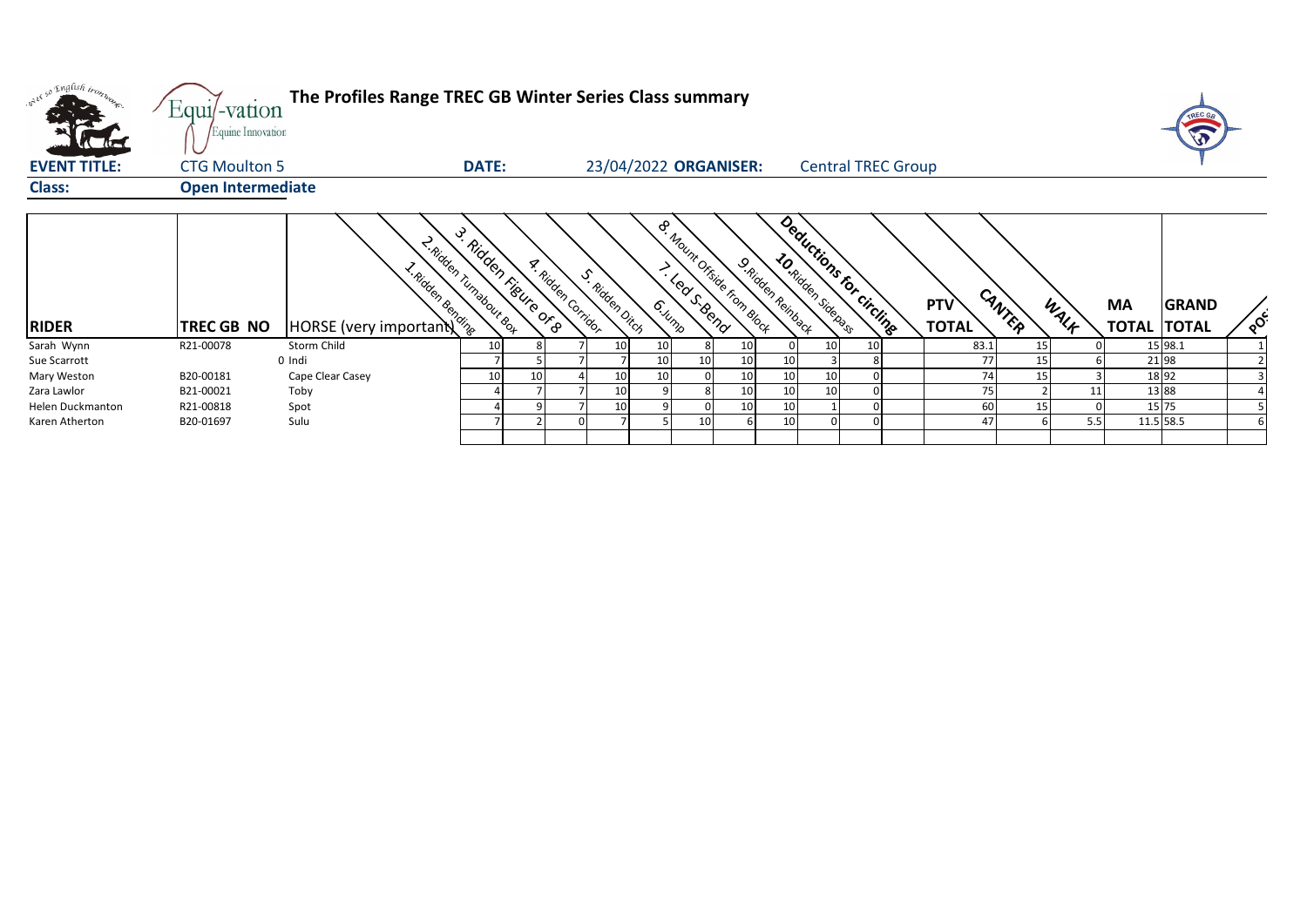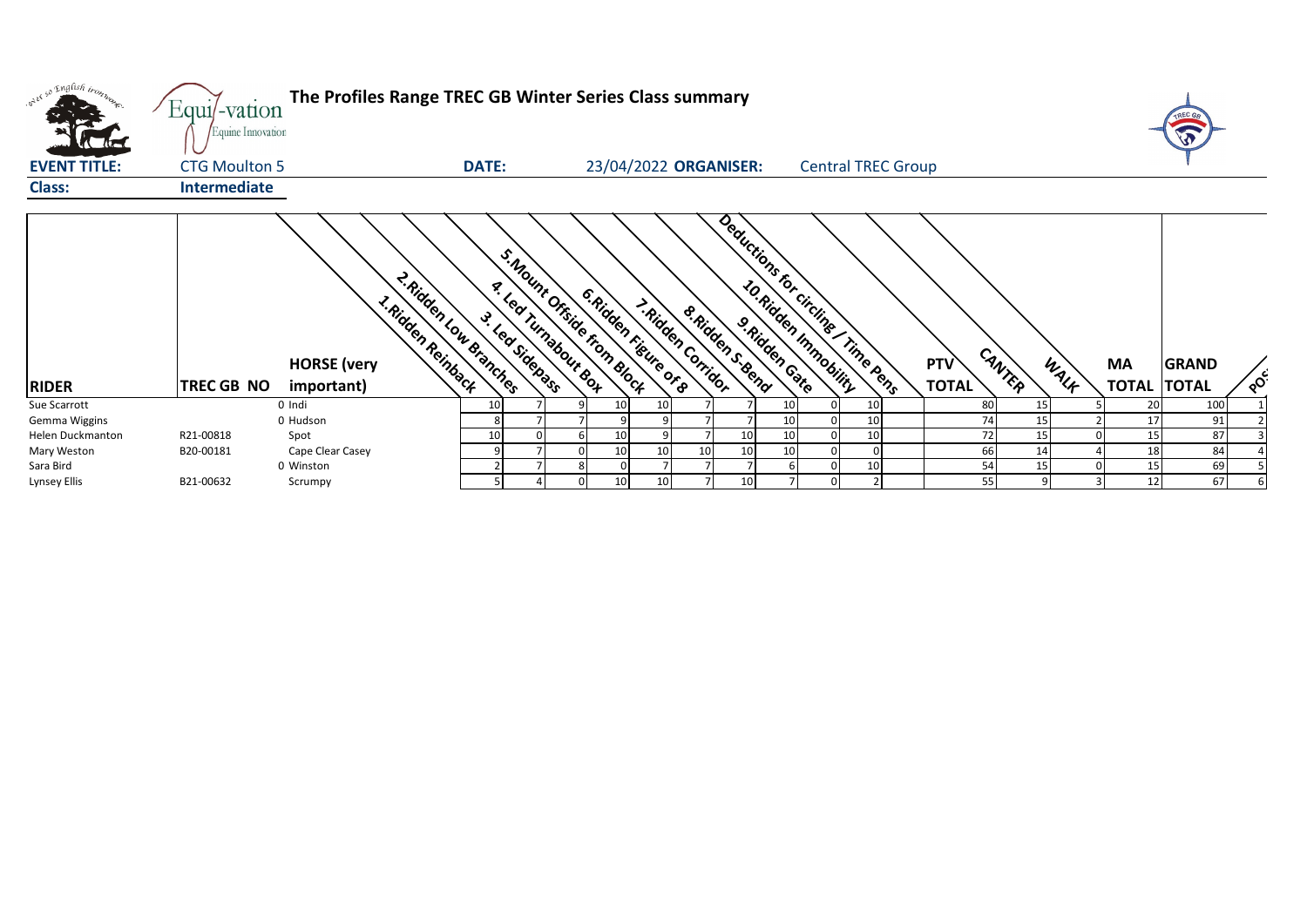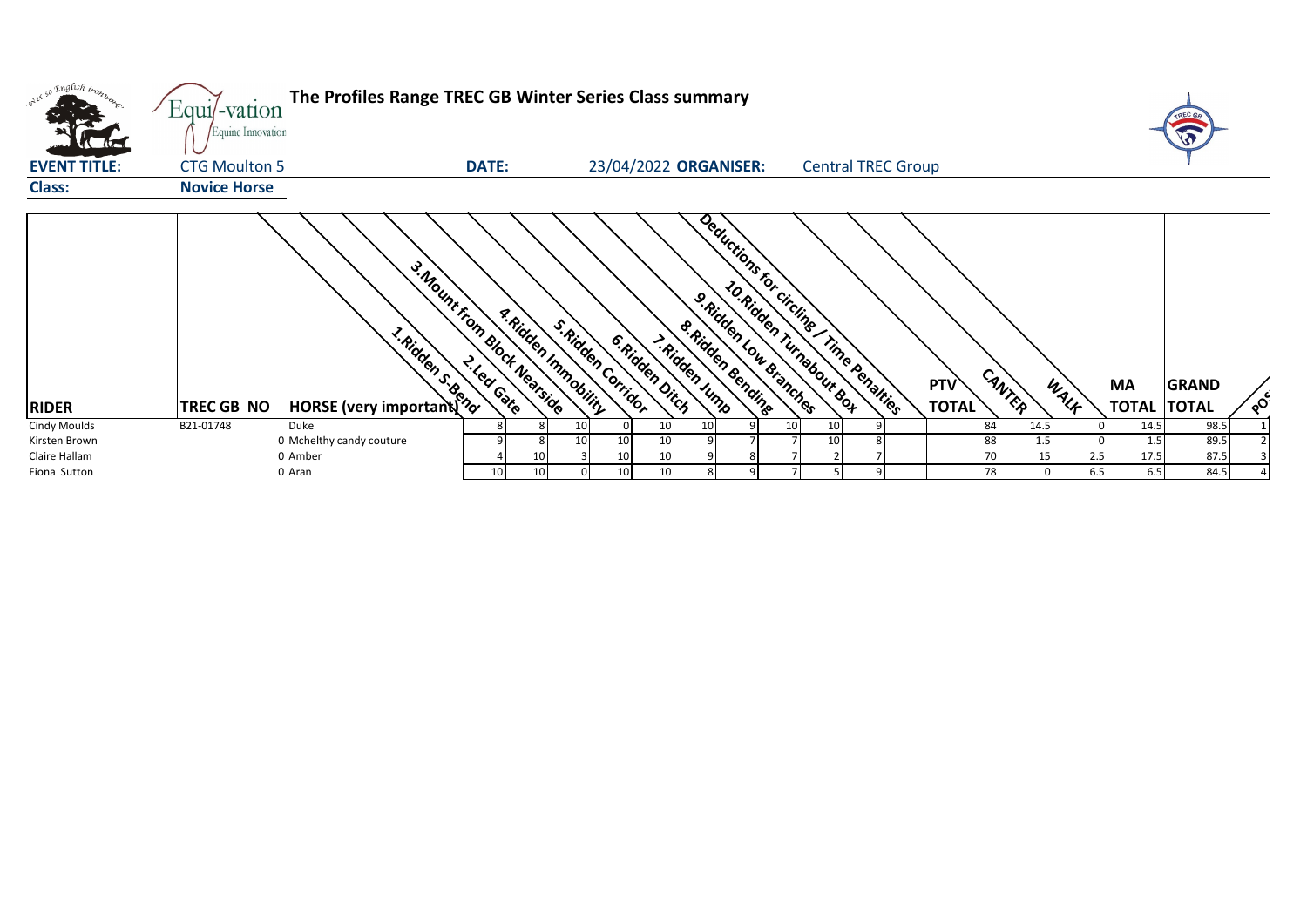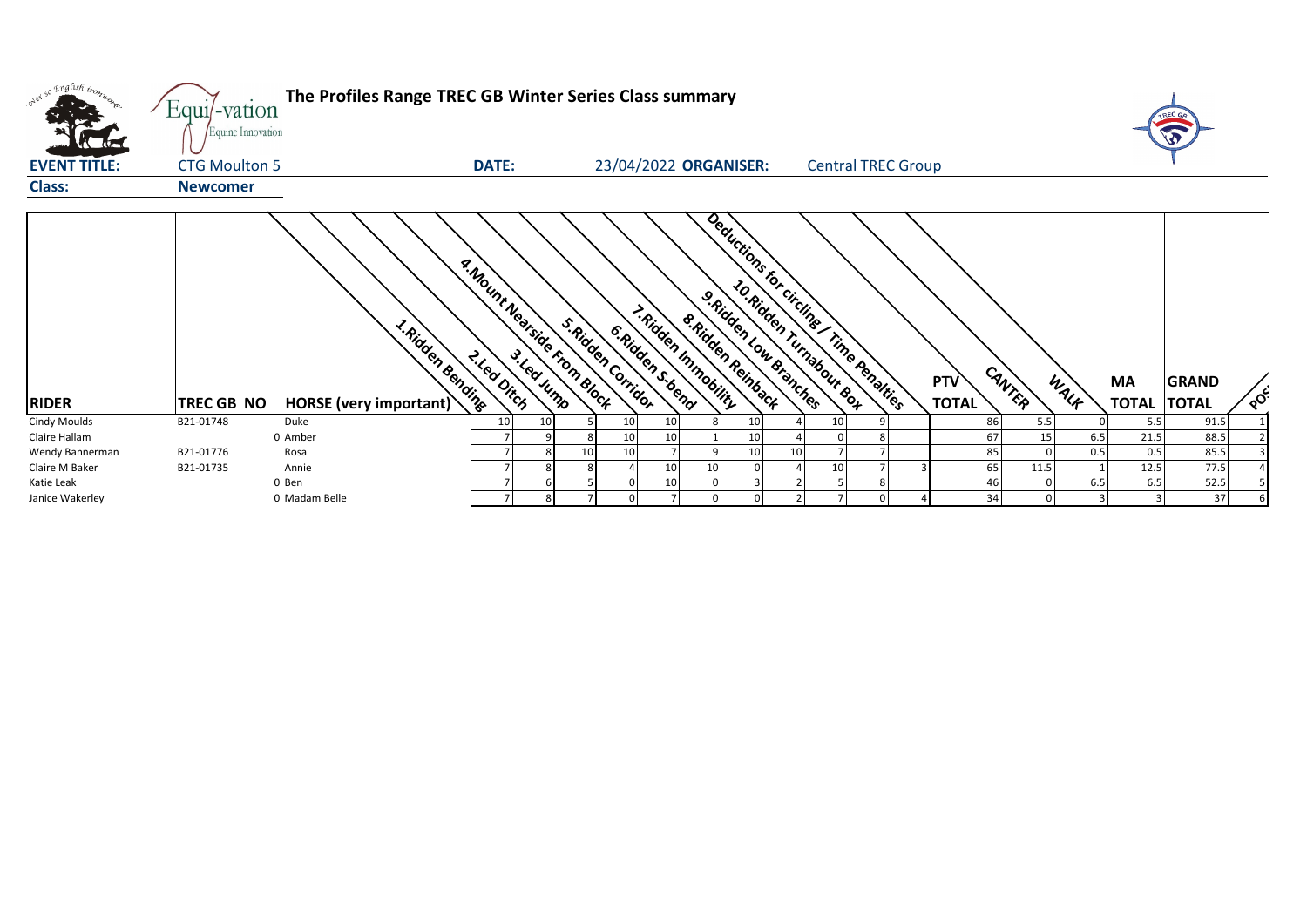